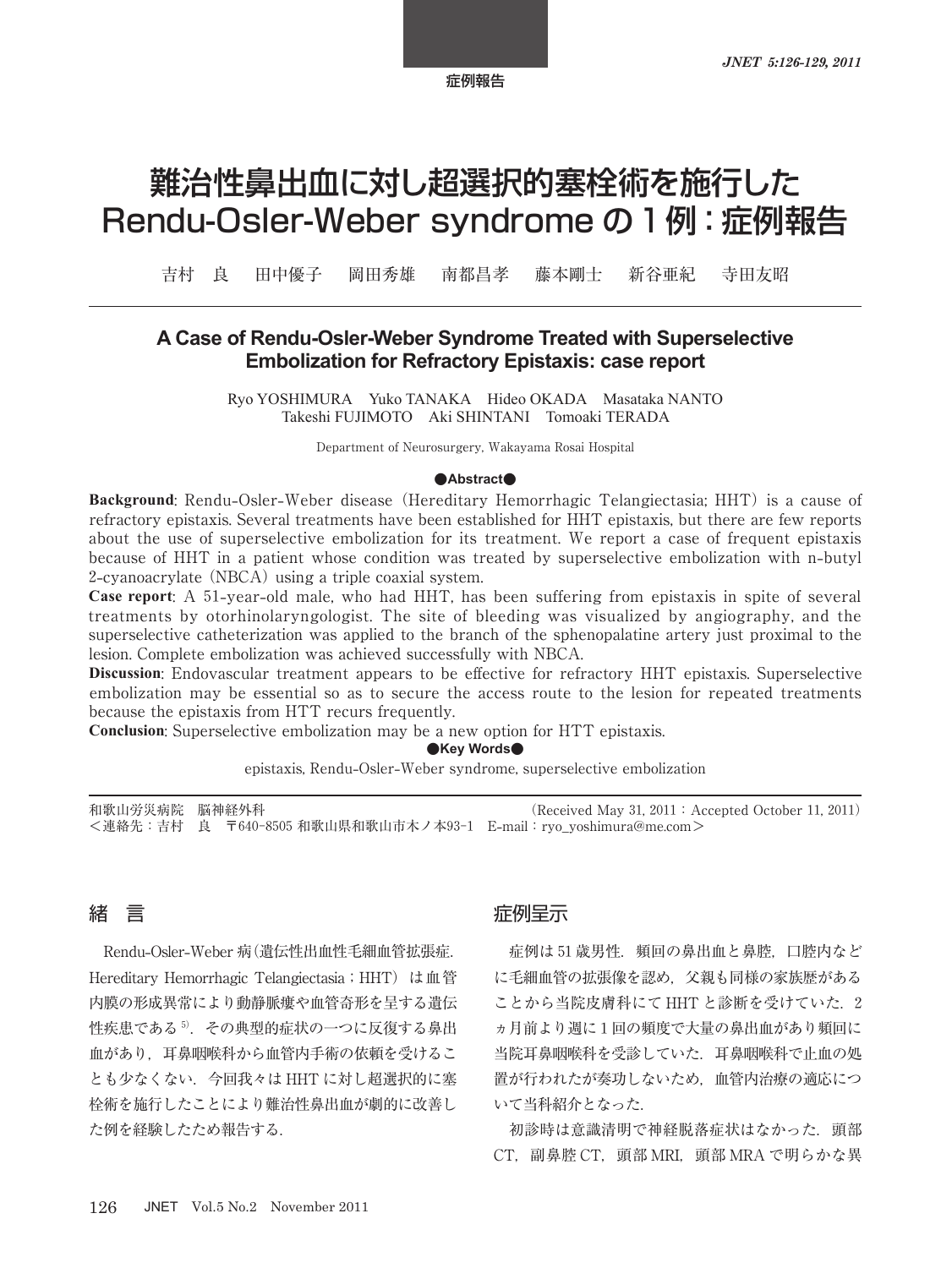

Fig. 1 Angiography (A) anteroposterior (A-P) view and (B) lateral view of the external carotid artery. The bleeding point appears as a tumor**-**like stain (arrows).



Fig. 2 Superselective angiography image from an Echelon triple coaxial microcatheter system. This image shows that the arterio**-**venous shunt (arrow) causes the epistaxis.

常を認めなかった. 脳血管撮影を施行し、頭蓋内に血管 腫などの異常を認めなかった.肺動脈撮影も施行したが, 明らかな動静脈シャントを認めなかった.右外頚動脈撮 影で sphenopalatine artery の分枝より血管腫様の血管濃 染像が認められた (Fig. 1). 耳鼻咽喉科での鼻腔内所 見を考慮の上これを出血源と考え,血管内手術を施行し た.

右大腿動脈に 6Fr シースを挿入し 6Fr Envoy straight 90cm(Cordis, FL, USA)をガイディングカテーテルと して外頚動脈本幹まで誘導した.その中に第二のガイデ ィングカテーテルとして 4Fr セルリアン G 115 cm (Medikit, Tokyo, Japan) を 挿 入 し internal maxillary artery (IMA) まで誘導した. セルリアン Gの中に Echelon 10 (ev3, MN, USA)  $\&$  Silverspeed (ev3, MN, USA)を用いて sphenopalatine artery の分枝である濃染 像直前にまで超選択的に誘導した.Echelon 10 から超選 択的に造影すると,血管腫のように見えた血管濃染像は 動静脈シャントであることがわかった (Fig. 2).

そこで 33% n**-**butyl 2**-**cyanoacrylate(NBCA)を Echelon 10 から注入し,シャントを越えて静脈側まで到達した のを確認後直ちに注入を中止し Echelon 10 を抜去した (Fig. 3). 術後の外頚動脈撮影では動静脈シャントは完 全に消失していた(Fig. 4).

術後より鼻出血は消失し,新たな症状の出現なく独歩 退院した.

## 考 察

HHT は常染色体優性遺伝による血管内膜の形成異常 をきたす疾患である. endoglin 遺伝子と activin receptor-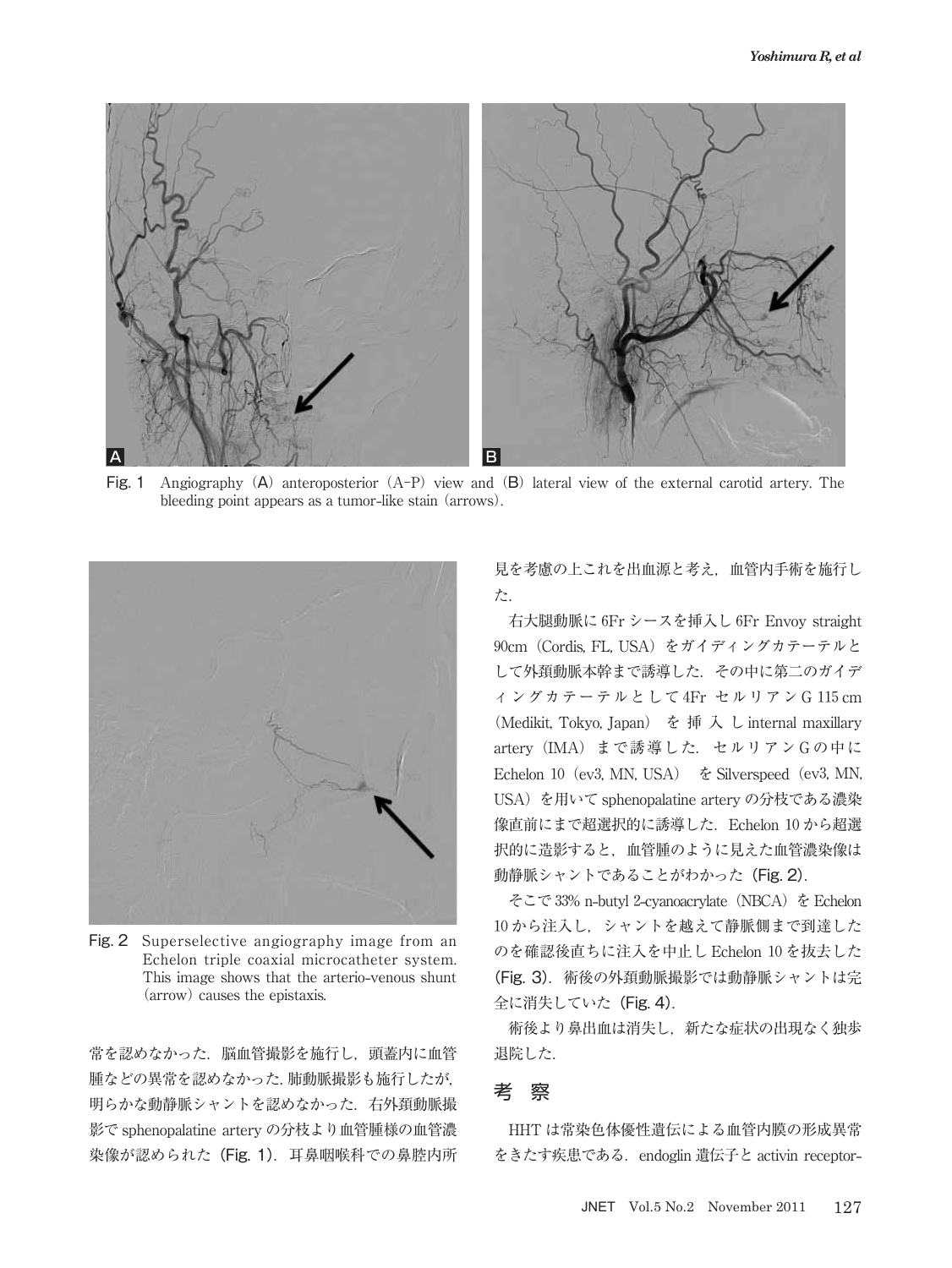

Fig. 3 Superselective embolization with NBCA. The angiography image reveals the complete occlusion of the arterio**-**venous shunt (arrow).

like kinase type I (ALK-1) 遺伝子の変異が関連してい ることが知られており,前者を HHT1,後者を HHT2 と区別している <sup>5</sup>).血管形成異常により全身に血管奇形 の形成や動静脈シャントの形成をきたし,出血や塞栓症 による梗塞. 膿瘍を惹起することがある<sup>5)</sup>. 特に典型的 な症状は繰り返す鼻出血であり,その出血点は anterior nasal cavum に多く,血流が豊富でかつ airflow に粘膜が 強く接触するためと考えられている4). 35 歳までに初発 し emotional stress が契機となることが多いが、若年の 鼻出血が問題になることは少ない<sup>3)</sup>. しかし、中高年で 発症する HHT による鼻出血は輸血が必要となることも あり,また重症になれば生命予後に関わる例もあり看過 できない 6).

HHT に伴う鼻出血は血管壁の脆弱性による出血であ り通常の鼻出血と異なるため,圧迫だけで止血できる こともあるが,特殊な止血処置を要することが多い. 耳鼻咽喉科をまず受診するため,耳鼻咽喉科での治療 法が多く報告されている. 出血の重症度により Nd:YAG laser<sup>2,3)</sup> や KTP/532 laser<sup>9)</sup> による凝固術や dermoplasty, rhinotomy などの外科的処置を行うことも ある<sup>6</sup>. エストロゲンの投与による止血や<sup>8</sup>, フィブリ ングルーの局所注入により 3 分以内に止血が達成できた という報告もある<sup>7</sup>. しかし HHT による鼻出血に対す る治療はまず鼻腔内の packing を行い、次に電気凝固や



Fig. 4 Postoperative angiography of the external carotid artery. The arterio**-**venous shunt (seen in Fig. 1) has completely vanished (arrow).

レーザー凝固,それでも止血できない場合は dermoplasty や rhinotomy などの手術を行うというのが標準的のよう である <sup>6</sup>).

一方で血管からのアプローチも散見される.外頚動脈 の結紮が行われることもあるが,鼻粘膜の血管は側副血 行路が発達しているために止血を達成できないことも多 く疑問視する意見も多い<sup>6</sup>. 血管内治療では IMA にカ テーテルを挿入し,リドカインによる誘発試験により視 症状が出現しないことを確認した後に polyvinyl alcohol (PVA) particle を用いて塞栓したという報告がある 10). また Elden らによる鼻出血 108 例に対する血管内治療の review によると、HHT を既往に持つ11 例の鼻出血に 対し同様の手技で全例止血に成功している<sup>1)</sup>. 確かに IMA から塞栓物質を注入するのであれば血流不全によ る鼻粘膜の壊死を回避するためにも液体塞栓物質は使い にくく,PVA などの particle により"feeder occlusion", つまり正常鼻粘膜や出血点への血流を「途絶させること なく低下」させて packing などの治療と併用することに より止血を試みるのが妥当であろう.しかし本例のよう に出血点である動静脈シャントが同定でき,さらにその 直前の血管にまで超選択的にカテーテルを挿入できた場 合,"shunt occlusion",つまり鼻粘膜への血流を途絶す ることなく出血点のみの塞栓が可能であるため NBCA などの液体塞栓物質が適当であり,より確実な止血が達